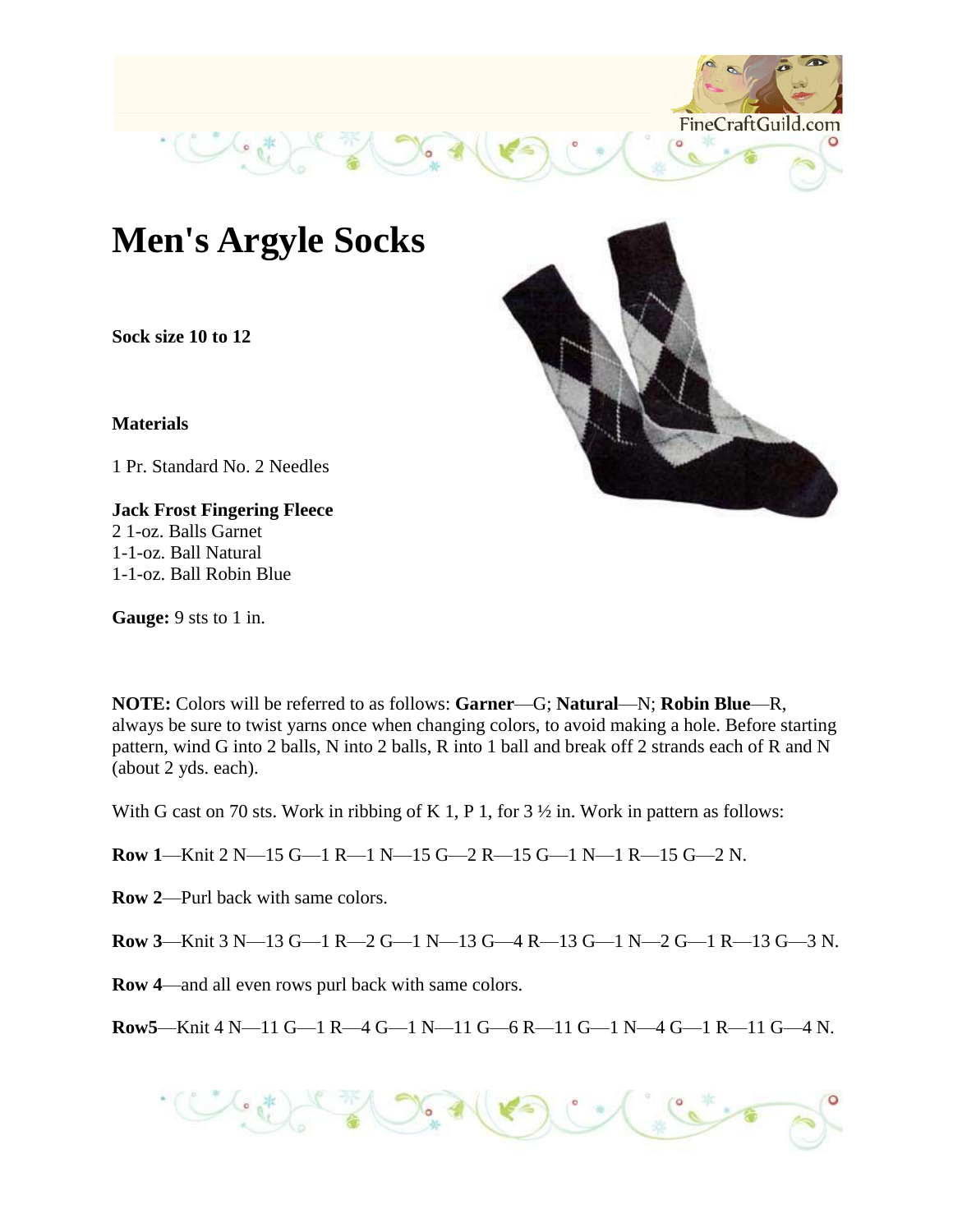

Continue in the above manner, adding 1 more st in color to the N half diamonds on each end; 2 more sts to the center R diamond; decreasing 1 st in color on each side of the 2 G diamonds, every knit row; moving the R diagonals 1 st toward the outside and the N diagonals 1 st toward the center every knit row, until sts are on the Needle at first crossing of diagonals into next colors as follows:

**Row 17**—Knit 9 N—1 R—16 G—1 N—16 R—1 N—16 G—1 R—9 N.

**Row 18**—Purl back in same colors.

**Row 19**—Knit 8 N—1 R—2 N—14 G—2 R—1 N—14 R—1 N—2 R—14 G—2 N—1 R—8 N.

**Row 20**—Purl back in same colors.

**Row 21**—Knit 7 N—1 R—4 N—12 G—4 R—1 N—12 R—1 N—4 R—12 G—4 N—1 R—7 N.

Continue working in the above manner until row 32 has been completed. On the next row, the N diagonals will cross in the center of the R diamond as follows:

**Row 33**—Knit 1 N—1 R—16 N—16 R—2 N—16 R—16 N—1 R—1 N.

**Row 34**—Purl back in same colors.

**Row 35**—Knit 2 N—1 R—14 N—2 G—14 R—1 N—2 R—1 N—14 R—2 G—14 N—1 R—2 N.

Continue in the above manner, decreasing 1 st in color at each side of the center R diamond and 1 st in each N diamond, every other row until diagonals cross into next colors and sts are on Needle as follows:

**Row 49**—Knit 9 N—1 R—16 G—1 N—16 R—1 N—16 G—1 R—9 N.

**Row 50**—Purl back in same colors.

**Row 51**—Knit 9 N—1 G—1 R—14 G—1 N—1 G—16 R—1 G—1 N—14 G—1 R—1 G—9 N.

Continue in pattern until the center R diamond has been completed and sts are on the Needle as follows:

**Row 66**—Purl 2 N—15 G—1 R—1 N—15 G—2 R—15 G—1 N—1 R—15 G—2 N.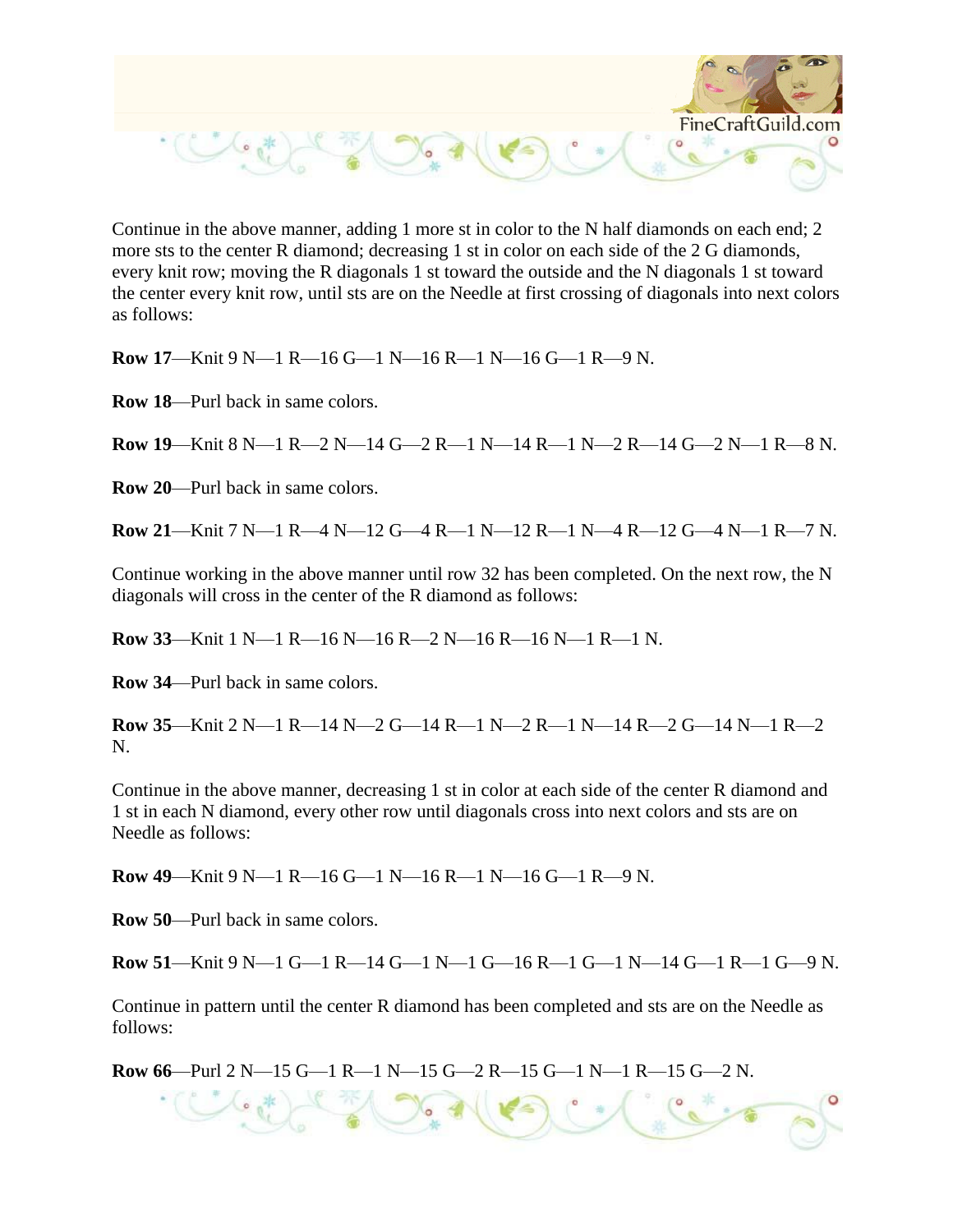

Break off the N and center R balls of yarn and the 2 N strands.

**HEEL: Row 1—With G, slip 1, K 1, over the first 18 sts: place remaining 52 sts on st-holder.** 

**Row 2**—Purl. Repeat above 2 rows on the 18 heel sts until 32 rows in all have been made, ending with a purl row. Turn this half of heel as follows:

**Row 1**—K 2, K 2 tog., K 1; turn; slip 1, P 3; turn.

**Row 3**—K 3, K 2 tog., K 1; turn; slip 1, P 4; turn.

**Row 5**—K 4, K 2 tog., K 1; turn; slip 1, P 5; turn.

Continue working as given above until all sts are worked; there will be 10 sts on the Needle, ending with  $K$  9,  $K$  2 tog.

Pick up and knit 17 sts on side of heel. Place the sts from st-holder to left hand Needle and work in pattern across the 34 instep sts as follows:  $1 R-15 G-2 N-15 G-1 R$ . Place the 61 sts just worked, on st-holder. Work back and forth as given for first half of heel on remaining 18 sts for 33 rows, ending with a slip 1, K 1 row. Turn this half of heel as follows:

**Row 1**—P 2, P 2 tog., P 1; turn; slip 1, K 3; turn.

**Row 3**—P 3, P 2 tog., P 1; turn; slip 1, K 4; turn.

**Row 5**—P 4, P 2 tog., P 1; turn; slip 1, K 5; turn.

Continue working as given above until all sts worked; there will be 10 sts on the Needle, ending with  $P$  9,  $P$  2 tog.

Pick up and purl, 17 sts on side of heel. Place the sts from st-holder to left hand Needle and purl across row with same colors (88 sts).

## **INSTEP SHAPING:**

**Row 1**—With G knit 25, K 2 tog., K 1, then K 1 R, 13 G, 4 N, 13 G, 1 R, change to G and K 1, slip 1, K 1, PSSO, K 25.

**Row 2** and all even rows purl back with same colors.